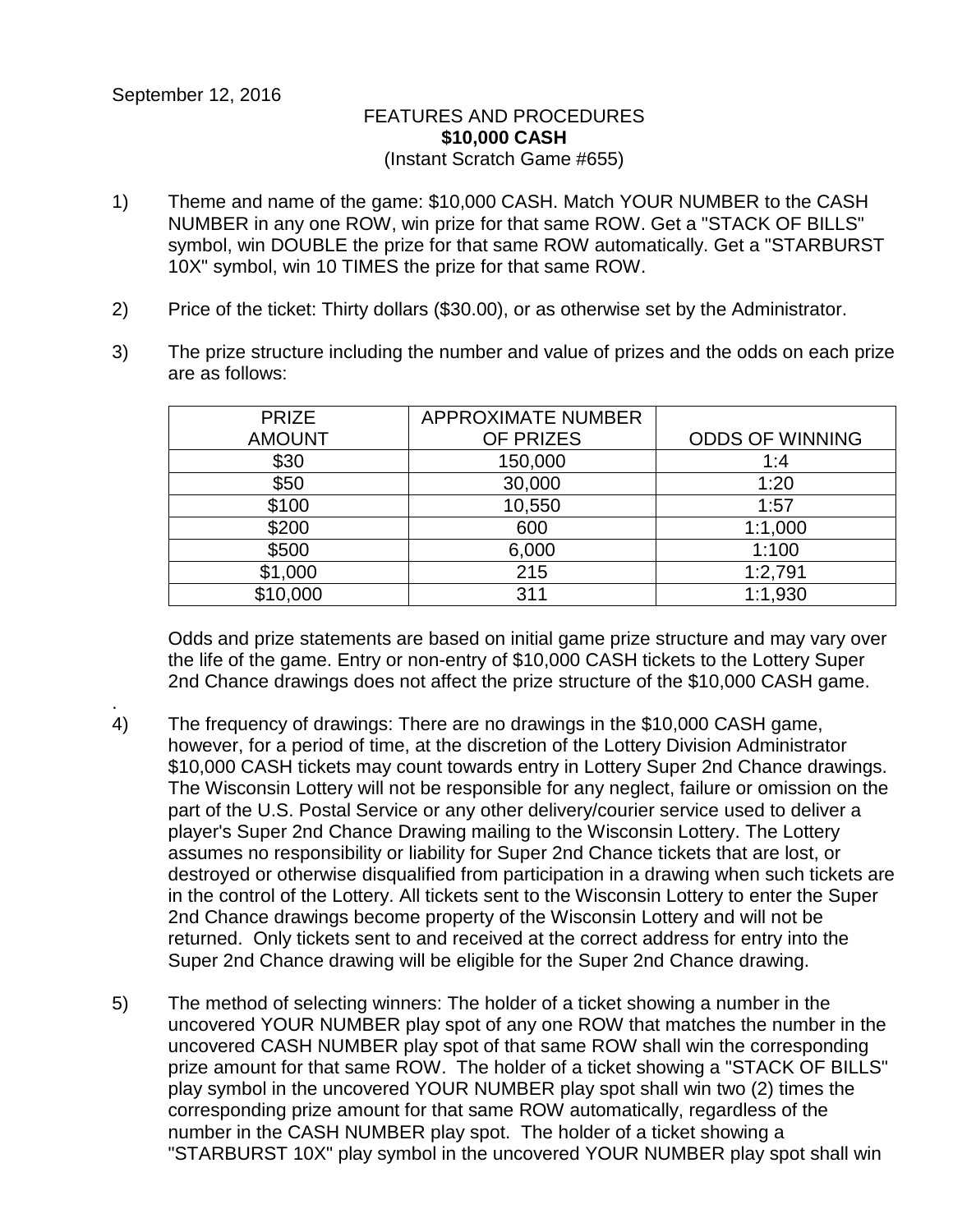ten (10) times the corresponding prize amount for that same ROW automatically, regardless of the number in the CASH NUMBER play spot.

- 6) The method of making payment to winners:
	- A. Submission of the original ticket (not a copy), as provided below, shall be the sole method of claiming a prize.
	- B. Payment of prizes under six hundred dollars (\$600) may be made by presenting the ticket for validation and payment to any Wisconsin Lottery retailer.
	- C. Payment of any prize amount may be made by signing the back of the ticket, completing a claim form and presenting it to any Lottery office for validation and payment; or by signing the back of the ticket, completing a claim form and mailing it for validation and payment to the Lottery Headquarters in Madison. The ticket must be signed by a single human being. For-profit and non-profit entities, trusts, and other non-human beings are not eligible to claim a prize in this game.
	- D. Tickets are void if stolen, unissued, mutilated, altered, counterfeit, or otherwise fail validation tests. The Lottery at its sole discretion reserves the right to pay any mutilated ticket based upon the facts and circumstances of the particular claim. Such action by the Lottery is final and non-reviewable.
	- E. Tickets are void if misprinted. "Misprinted" means any mistake or difference from the original ticket or game specifications of any kind in the printing, manufacturing, packaging or other processing related to the production or distribution of the ticket caused by the raw materials, processes or handling of the ticket until its ultimate sale to the consumer/player. "Misprinted" includes but is not limited to the tickets being unreadable, misregistered, defective, or multiply printed. Also, "misprinted" includes errors in the computer software, computer hardware, code or programming of the game regardless of whether the errors were imbedded or caused by human action relating to any of the matters mentioned in this paragraph. The Lottery at its sole discretion reserves the right to pay any such "misprinted" ticket based upon the facts and circumstances of the particular claim. Such action by the Lottery is final and non-reviewable.
	- F. All tickets sent to the Wisconsin Lottery for the purpose of redemption become property of the Lottery and will not be returned.
	- G. The holder of a winning \$10,000 CASH ticket must claim the prize within one hundred eighty (180) days after the game's end date or the prize shall be forfeited.